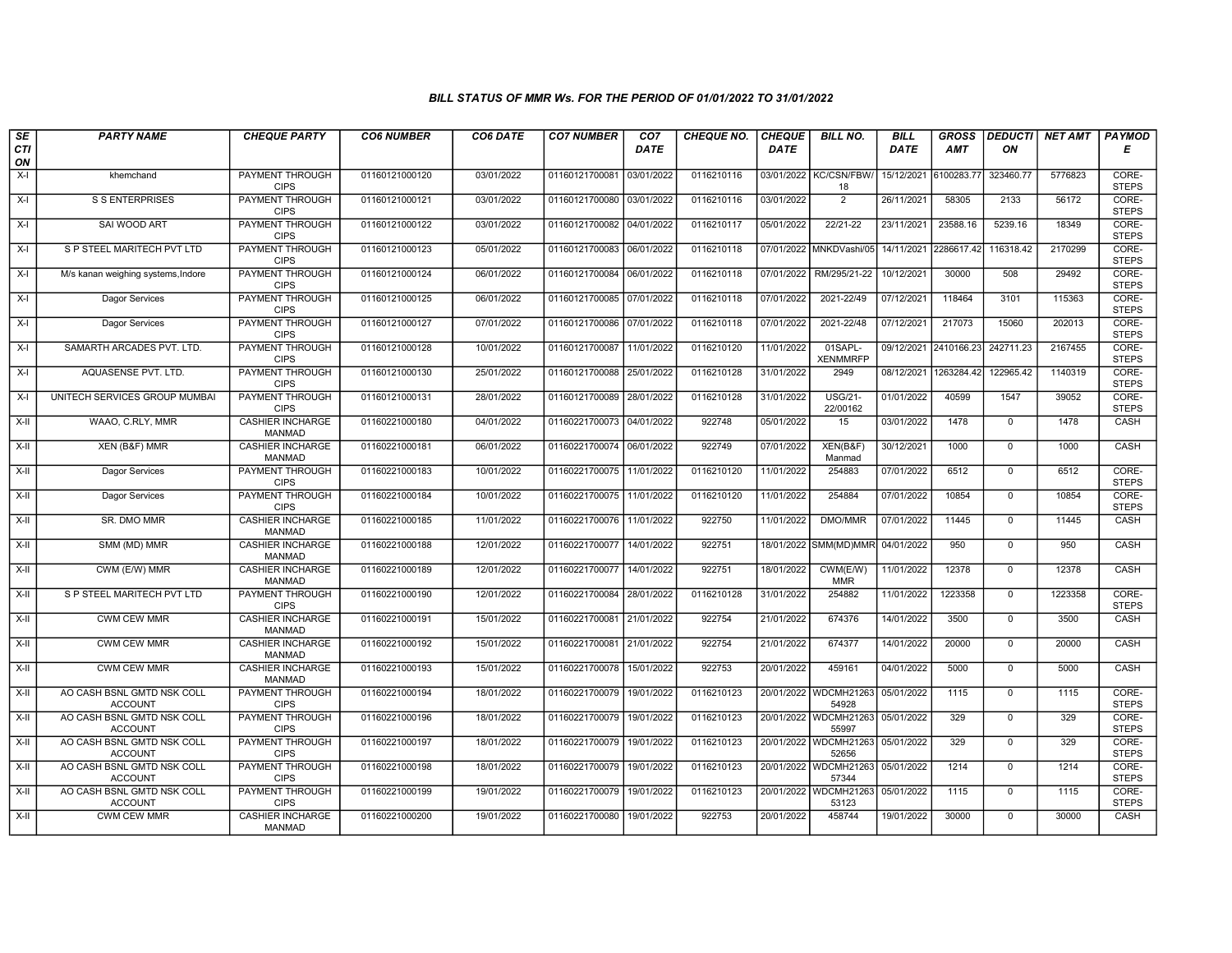## BILL STATUS OF MMR Ws. FOR THE PERIOD OF 01/01/2022 TO 31/01/2022

| $s_E$<br><b>CTI</b>        | <b>PARTY NAME</b>                                   | <b>CHEQUE PARTY</b>                      | <b>CO6 NUMBER</b> | CO6 DATE   | <b>CO7 NUMBER</b>         | CO <sub>7</sub><br>DATE | <b>CHEQUE NO.</b> | <b>CHEQUE</b><br>DATE | <b>BILL NO.</b>         | <b>BILL</b><br>DATE | <b>GROSS</b><br><b>AMT</b> | <b>DEDUCTI</b><br>ON | <b>NET AMT</b> | <b>PAYMOD</b><br>Е    |
|----------------------------|-----------------------------------------------------|------------------------------------------|-------------------|------------|---------------------------|-------------------------|-------------------|-----------------------|-------------------------|---------------------|----------------------------|----------------------|----------------|-----------------------|
| ON                         |                                                     |                                          |                   |            |                           |                         |                   |                       |                         |                     |                            |                      |                |                       |
| $X-H$                      | <b>CWM CEW MMR</b>                                  | <b>CASHIER INCHARGE</b><br><b>MANMAD</b> | 01160221000201    | 21/01/2022 | 01160221700082            | 22/01/2022              | 922755            | 25/01/2022            | 674378                  | 21/01/2022          | 9500                       | $\Omega$             | 9500           | CASH                  |
| $X-II$                     | <b>CWM CEW MMR</b>                                  | <b>CASHIER INCHARGE</b><br><b>MANMAD</b> | 01160221000202    | 25/01/2022 | 01160221700083 25/01/2022 |                         | 922759            | 31/01/2022            | 459162                  | 13/01/2022          | 5000                       | $\Omega$             | 5000           | CASH                  |
| <b>SBN</b><br>S            | SHREE GANESH ENTERPRISES-NASHIK                     | <b>PAYMENT THROUGH</b><br><b>CIPS</b>    | 01160421000230    | 06/01/2022 | 01160421700097            | 07/01/2022              | 0116210119        |                       | 11/01/2022 2791/SG21-22 | 25/11/2021          | 5780                       | 98                   | 5682           | CORE-<br><b>STEPS</b> |
| <b>SBN</b><br>S            | SHREE GANESH ENTERPRISES-NASHIK                     | <b>PAYMENT THROUGH</b><br><b>CIPS</b>    | 01160421000231    | 06/01/2022 | 01160421700098 07/01/2022 |                         | 0116210119        |                       | 11/01/2022 2650/SG21-22 | 11/11/2021          | 32781                      | 556                  | 32225          | CORE-<br><b>STEPS</b> |
| <b>SBN</b><br>S            | SHREE GANESH ENTERPRISES-NASHIK                     | <b>PAYMENT THROUGH</b><br><b>CIPS</b>    | 01160421000232    | 06/01/2022 | 01160421700098 07/01/2022 |                         | 0116210119        |                       | 11/01/2022 2730/SG21-22 | 19/11/2021          | 37220                      | 631                  | 36589          | CORE-<br><b>STEPS</b> |
| <b>SBN</b><br>S            | NEHA TRADING CORPORATION-THANE<br><b>WEST</b>       | <b>PAYMENT THROUGH</b><br><b>CIPS</b>    | 01160421000233    | 11/01/2022 | 01160421700099            | 11/01/2022              | 0116210120        | 11/01/2022            | <b>INV/2637</b>         | 29/10/2021          | 87124                      | $\Omega$             | 87124          | CORE-<br><b>STEPS</b> |
| <b>SBN</b><br>S            | NEHA TRADING CORPORATION-THANE<br>WEST              | PAYMENT THROUGH<br><b>CIPS</b>           | 01160421000234    | 11/01/2022 | 01160421700099            | 11/01/2022              | 0116210120        | 11/01/2022            | <b>INV/2638</b>         | 10/12/2021          | 70800                      | $\Omega$             | 70800          | CORE-<br><b>STEPS</b> |
| <b>SBN</b><br>S            | SHREE RAM AND COMPANY-<br><b>SAHARANPUR</b>         | PAYMENT THROUGH<br><b>CIPS</b>           | 01160421000235    | 11/01/2022 | 01160421700100            | 11/01/2022              | 0116210120        | 11/01/2022            | SRC20210608             | 08/11/2021          | 42480                      | $\Omega$             | 42480          | CORE-<br><b>STEPS</b> |
| <b>SBN</b><br>S            | TWIN TECH INDIA PVT LTD-GHAZIABAD                   | <b>PAYMENT THROUGH</b><br><b>CIPS</b>    | 01160421000236    | 11/01/2022 | 01160421700101            | 11/01/2022              | 0116210120        | 11/01/2022            | TT/21-22/1628           | 02/11/2021          | 11859                      | $\mathbf 0$          | 11859          | CORE-<br><b>STEPS</b> |
| <b>SBN</b><br>S.           | MAHAVIR ENTERPRISES-JABALPUR                        | <b>PAYMENT THROUGH</b><br><b>CIPS</b>    | 01160421000237    | 11/01/2022 | 01160421700102 11/01/2022 |                         | 0116210120        | 11/01/2022            | 018                     | 25/10/2021          | 4490                       | $\Omega$             | 4490           | CORE-<br><b>STEPS</b> |
| <b>SBN</b><br>S            | PRO-ARC WELDING AND CUTTING<br>SYSTEMS PVT.LTD-PUNE | PAYMENT THROUGH<br><b>CIPS</b>           | 01160421000238    | 11/01/2022 | 01160421700103 11/01/2022 |                         | 0116210120        | 11/01/2022            | 212201680               | 11/11/2021          | 464625                     | 8269                 | 456356         | CORE-<br><b>STEPS</b> |
| <b>SBN</b><br>S            | SHREE GANESH ENTERPRISES-NASHIK                     | <b>PAYMENT THROUGH</b><br><b>CIPS</b>    | 01160421000240    | 18/01/2022 | 01160421700104            | 19/01/2022              | 0116210123        | 20/01/2022            | 2917/SG21-22            | 06/12/2021          | 3930                       | 67                   | 3863           | CORE-<br><b>STEPS</b> |
| SBN<br>S                   | SHREE GANESH ENTERPRISES-NASHIK                     | <b>PAYMENT THROUGH</b><br><b>CIPS</b>    | 01160421000241    | 18/01/2022 | 01160421700104            | 19/01/2022              | 0116210123        |                       | 20/01/2022 2980/SG21-22 | 12/12/2021          | 4624                       | 79                   | 4545           | CORE-<br><b>STEPS</b> |
| <b>SBN</b><br><sub>S</sub> | SHREE GANESH ENTERPRISES-NASHIK                     | <b>PAYMENT THROUGH</b><br><b>CIPS</b>    | 01160421000242    | 18/01/2022 | 01160421700105            | 19/01/2022              | 0116210123        |                       | 20/01/2022 2687/SG21-22 | 15/11/2021          | 33475                      | 568                  | 32907          | CORE-<br><b>STEPS</b> |
| <b>SBN</b><br>S            | SHREE GANESH ENTERPRISES-NASHIK                     | <b>PAYMENT THROUGH</b><br><b>CIPS</b>    | 01160421000243    | 18/01/2022 | 01160421700105            | 19/01/2022              | 0116210123        |                       | 20/01/2022 2843/SG21-22 | 29/11/2021          | 27221                      | 462                  | 26759          | CORE-<br><b>STEPS</b> |
| <b>SBN</b><br>S            | SHREE GANESH ENTERPRISES-NASHIK                     | PAYMENT THROUGH<br><b>CIPS</b>           | 01160421000244    | 18/01/2022 | 01160421700105            | 19/01/2022              | 0116210123        |                       | 20/01/2022 2874/SG21-22 | 02/12/2021          | 29496                      | 500                  | 28996          | CORE-<br><b>STEPS</b> |
| <b>SBN</b><br>S            | <b>VEDANT ENTERPRISES-NASHIK</b>                    | <b>PAYMENT THROUGH</b><br><b>CIPS</b>    | 01160421000245    | 25/01/2022 | 01160421700106            | 28/01/2022              | 0116210128        | 31/01/2022            | 123                     | 03/01/2022          | 249480                     | $\Omega$             | 249480         | CORE-<br><b>STEPS</b> |